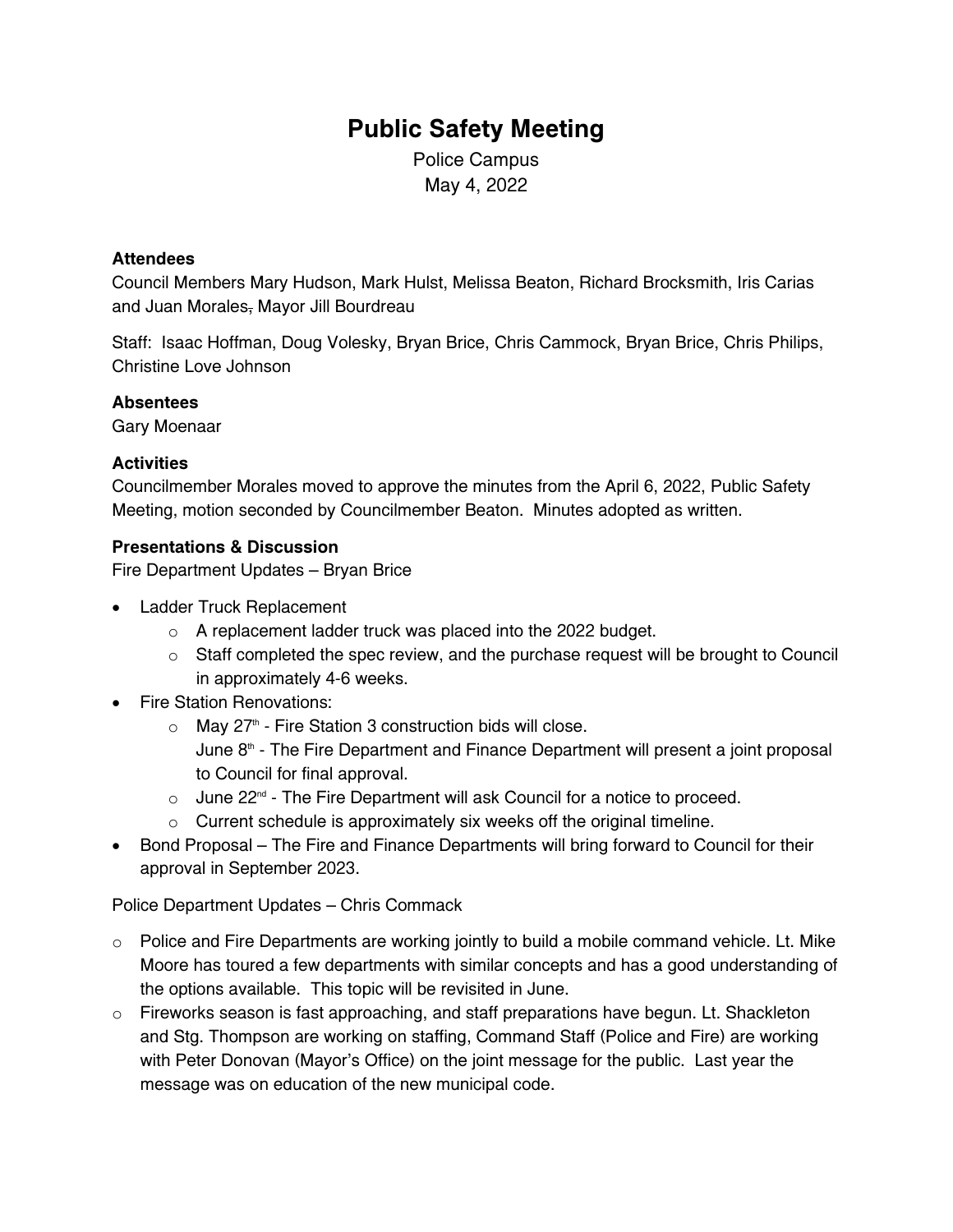Library Commons Update – Mayor Bourdreau

- $\circ$  Julie Blazek, from HKP architects provided an update on the latest cost estimates on the Library Commons Project. This estimate is a 75% estimate.
	- $\circ$  DCW Cost Management in an independent consulting firm on costing. Apply costs based on past projects, discussion with current vendors and work towards a final estimate in the design phase.
	- $\circ$  The market in steel, concrete and other cost materials is very volatile. Able to negotiate rates due to multiple projects at one time. Use historic and current market values. Be as consistent with the market as they can be.
	- o The hard costs have stayed consistent, around \$35.7M.
	- $\circ$  Adjustments have been made for the sales tax. Added \$850K as pass-through local sales tax.
	- o Added the bid contingency of \$2M to protect the project from volatility.
	- $\circ$  Most of the increase are in the soft cost realm these may or may not be used. The total and alternates have gone up \$600K. One area is in the traffic coding.
	- $\circ$  The new estimation, with alternatives, is 53.6 M.
	- $\circ$  Some of the alternates are more important than others and can be added to later.
- $\circ$  Plan on publishing this in July. Trying to take today's prices and be prepared for future increases.
- o Soft-cost contingences cover supply chain issues, substitutions, and to cover the project and to provide the end of day cost isn't to exceed. It is very common to hold a 5-10% contingency (4.7 M). 60% of the total budget we will find the actual costs when the bids come in. Removing the risk and concern.
- **Base bid of 39 M, a lot of the risk goes away once the construction begins, and the building starts to go up.**
- The schedule is to get the bid out after the  $4<sup>th</sup>$  of July holiday. Already started outreach to the general contractors. No one is predicting that prices will go down, so waiting doesn't seem to be a good idea.
- **Still feel like the project is well positioned**

# **Doug – Funding Plan Library Commons Project**

- 14.8 M is needed is based on the 53.5M of the total recommended budget.
- Councilmember Hulst would like to see a breakdown on how we can move the transportation benefit district money to this fund. We made a commitment to the voters.
- ARPA funding allows to use calculated revenue loss. New rules came out in January allowing the first 10M can be used with no explanation needed. Allows for construction of roads and other infrastructure.

We have 3.3 M allotted for the ARPA funds. This revenue loss can't' be used for building reserves, but needs to be committed by 2024 and spent by 2026.